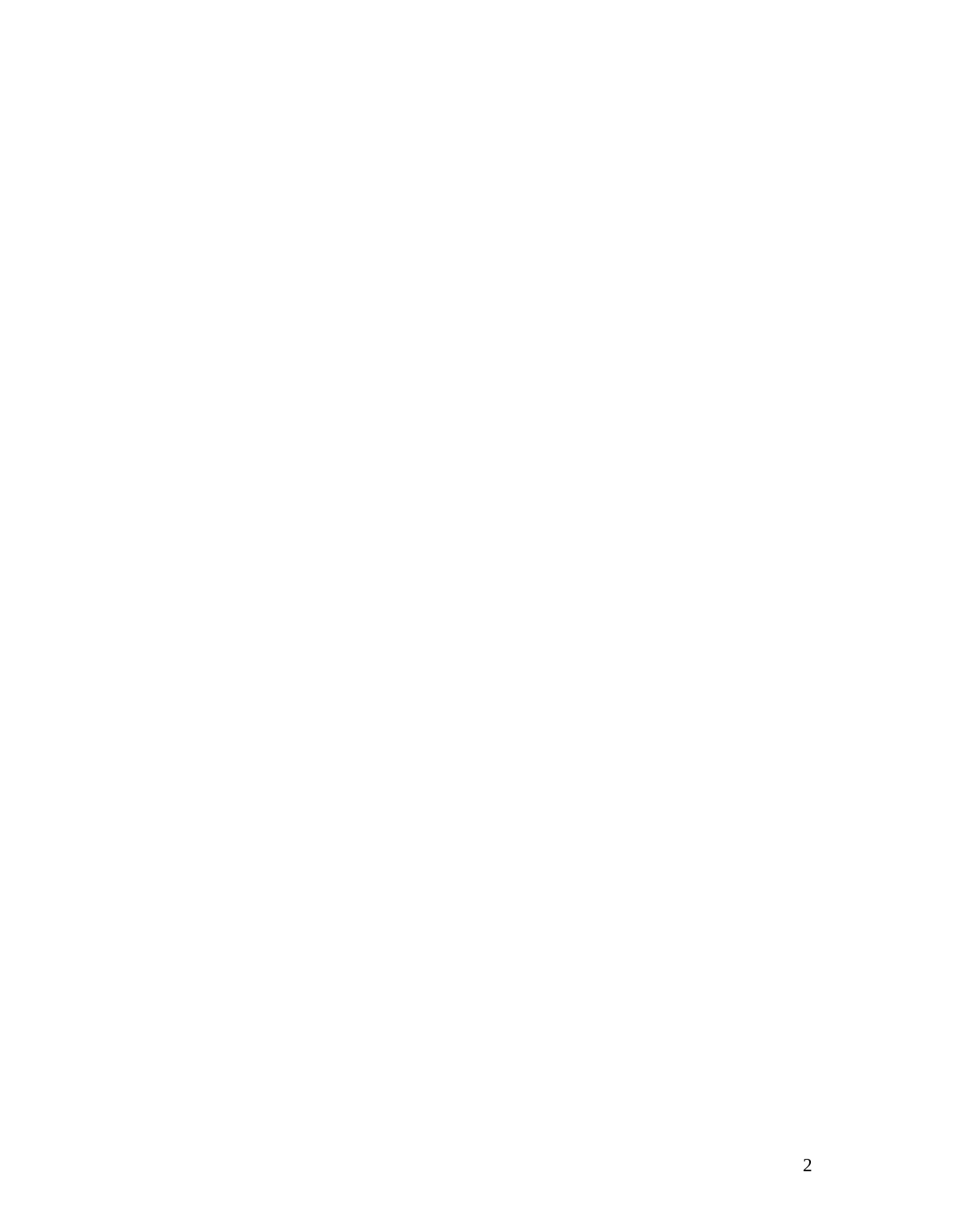# **Contents**

| S. No. | <b>Topic</b>                                                                     | Page No. |
|--------|----------------------------------------------------------------------------------|----------|
| 1.     | General Characteristics of the District                                          | 04       |
| 1.1    | Location & Geographical Area                                                     | 04       |
| 1.2    | Topography                                                                       | 04       |
| 1.3    | Availability of Minerals.                                                        | 04       |
| 1.4    | Forest                                                                           | 05       |
| 1.5    | Administrative set up                                                            | 05       |
| 2.     | District at a glance                                                             | 05-07    |
| 2.1    | Existing Status of Industrial Area in the District Rohtas                        | 08       |
| 3.     | <b>Industrial Scenario Of Rohtas</b>                                             | 08       |
| 3.1    | Industry at a Glance                                                             | 08       |
| 3.2    | Year Wise Trend Of Units Registered                                              | 08-09    |
| 3.3    | Details Of Existing Micro & Small Enterprises & Artisan Units In<br>The District | 09       |
| 3.4    | Large Scale Industries / Public Sector undertakings                              | 09       |
| 3.5    | Major Exportable Item                                                            | 09       |
| 3.6    | <b>Growth Trend</b>                                                              | 10       |
| 3.7    | Vendorisation / Ancillarisation of the Industry                                  | 10       |
| 3.8    | <b>Medium Scale Enterprises</b>                                                  | 10       |
| 3.8.1  | List of the units in Rohtas & nearby Area                                        | 10       |
| 3.8.2  | Major Exportable Item                                                            | 10       |
| 3.9    | <b>Service Enterprises</b>                                                       | 10       |
| 3.9.2  | Potentials areas for service industry                                            | 10       |
| 3.10   | <b>Potential for new MSMEs</b>                                                   | 10       |
| 4.     | Existing Clusters of Micro & Small Enterprise                                    |          |
| 4.1    | Detail Of Major Clusters                                                         | 10       |
| 4.1.1  | Manufacturing Sector                                                             | 10       |
| 4.1.2  | Service Sector                                                                   | 10       |
| 5.     | General issues raised by industry association during the course of<br>meeting    | 10       |
| 6      | Steps to set up MSMEs                                                            | 11       |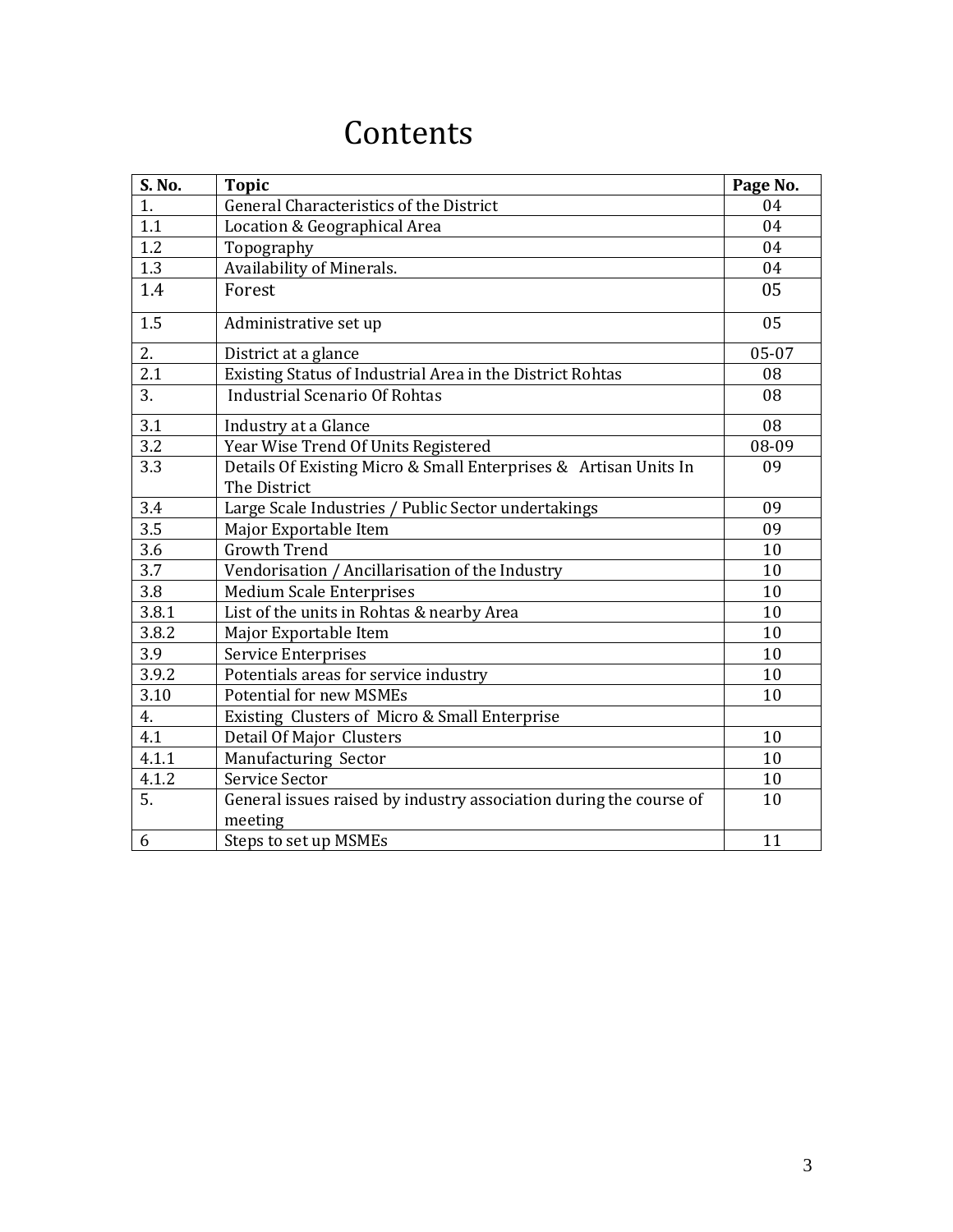# **Brief Industrial Profile of Rohtas District**

**1. General Characteristics of the District -** Rohtas District was set up in the year 1972 before that it was a sub- division of Arrah District . It is situated on Sone river. It has got plain and hill areas. District has got fertile land suitable for agriculture. There is a good scope of development of Food processing Industries in the District. It is well connected by Railways and Roadways. Total population of district is 24.,50,748/-.

**1.1 Location & Geographical Area. –** The district has a variety of landscapes within a small area, with flat plains running alongside the Kaimur Range and Rohtas Plateau. The majority of the land is a fertile floodplain of the Son River which is a tributary of the Ganges originating in Madhya Pradesh. The mountains of the Kaimur Range, which is an extension of the Vindhya Range were heavily forested in recent history, however mass deforestation has occurred due to firewood being used as fuel. The area is highly fertile and due to this is densely populated. In the east is Aurangabad district and in the west is Kaimur district, in the North is Bhojpur district and in the South is Plamu & Garwah district . The Geographical Area of the district is 3847.82 Sq. km.

**1.2 Topography-** The district has got around 80% plane areas and 20% Hilly & forest areas the plain land is suitable for agriculture having sufficient water from Sone and Caw river and the Hilly areas is having minerals and forest suitable for setting up Small Scale Industries based on minerals and forest products.

#### **1.3 Availability of Minerals.**

| S.NO.                | <b>NAME OF MINERAL</b> | PRODUCTION in tones |
|----------------------|------------------------|---------------------|
|                      |                        | 2016-2017           |
| <b>MAJOR MINERAL</b> |                        |                     |
|                      | Lime Stone             | 190,336.78          |
| <b>MINOR</b>         |                        |                     |
| 1.                   | Sand                   | 24,915,849.92       |
| 2.                   | <b>Brick Earth</b>     | 2,145,000.00        |

#### **PRODUCTION OF MINERAL 2016-17**

SOURCE:- DEPT. OF MINES & GEOLOGY., GOVT OF BIHAR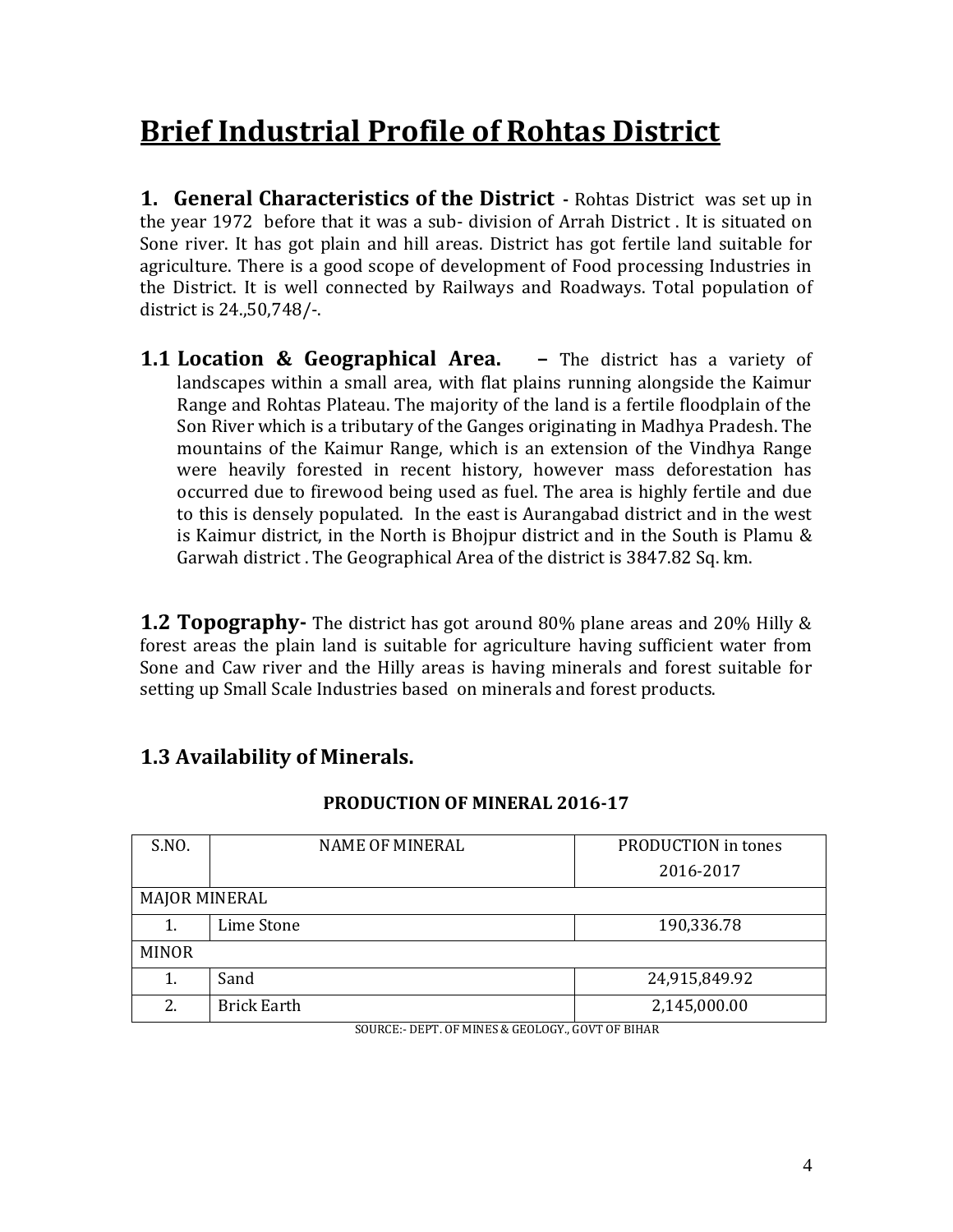**1.4 FOREST-** Area in Rohtas district is spraed over 144981.93 Acres which is 15% of the total Geographical areas of the district. The kind of trees found in the forest areas are like Karan ,Chandan, Teak , Gamahar , Khair,Asan, Tendu , Mahua,Sism, Bahera, Kathal and Bamboo. Based on the forest resource available in the district, units related to manufacturing of Katha, wooden furniture, Biri, Bamboo-Tokri and leaf plates are working.

1.5 **Administrative set up.** The district of got 3 Sub-division, 19 Block & Circle each, 2 Municipality 246 Gram Panchat & 20088 villages with total population of 2962593 & total area of 3847.82 Sq. km. Rohtas district is mainly divided into the following 3 areas :-

- a) Plane areas north to G.T. Road
- b) Kaimur hill areas at the South end
- c) Areas between G.R. Road and Kaimur Pahari.

### **2. District at a glance**

| S.No | Particular                   | Year | Unit           | <b>Statistics</b> |  |  |  |
|------|------------------------------|------|----------------|-------------------|--|--|--|
| 1    | <b>Geographical features</b> |      |                |                   |  |  |  |
| (A)  | Geographical Data            |      |                |                   |  |  |  |
|      | i) Latitude                  | 2012 | Degree         | 24030'-25020'     |  |  |  |
|      | ii) Longitude                | 2012 | Degree         | 83014'to 83020'   |  |  |  |
|      | iii) Geographical Area       | 2012 | Sq.km          | 3847.82           |  |  |  |
| (B)  | <b>Administrative Units</b>  |      |                |                   |  |  |  |
|      | i) Sub divisions             | 2011 | N <sub>o</sub> | 03                |  |  |  |
|      | ii) Tehsils                  | 2011 |                | 19                |  |  |  |
|      | iii) Sub-Tehsil              | 2011 |                |                   |  |  |  |
|      | iv) Patwar Circle            | 2011 |                | 19                |  |  |  |
|      | Panchayat Simitis<br>V       | 2011 |                |                   |  |  |  |
|      | vi) Nagar nigam              | 2011 |                |                   |  |  |  |
|      | vii) Nagar Palika            | 2011 |                | 02                |  |  |  |
|      | viii) Gram Panchayats        | 2011 |                | 246               |  |  |  |
|      | xi) Revenue villages         | 2011 |                | 2088              |  |  |  |
|      | x) Assembly Area             | 2011 |                | 3                 |  |  |  |
| 2.   | <b>Population</b>            |      |                |                   |  |  |  |
| (A)  | Sex-wise                     |      |                |                   |  |  |  |
|      | i) Male                      | 2011 |                | 15,47,856         |  |  |  |
|      | ii) Female                   | 2011 |                | 14,14,737         |  |  |  |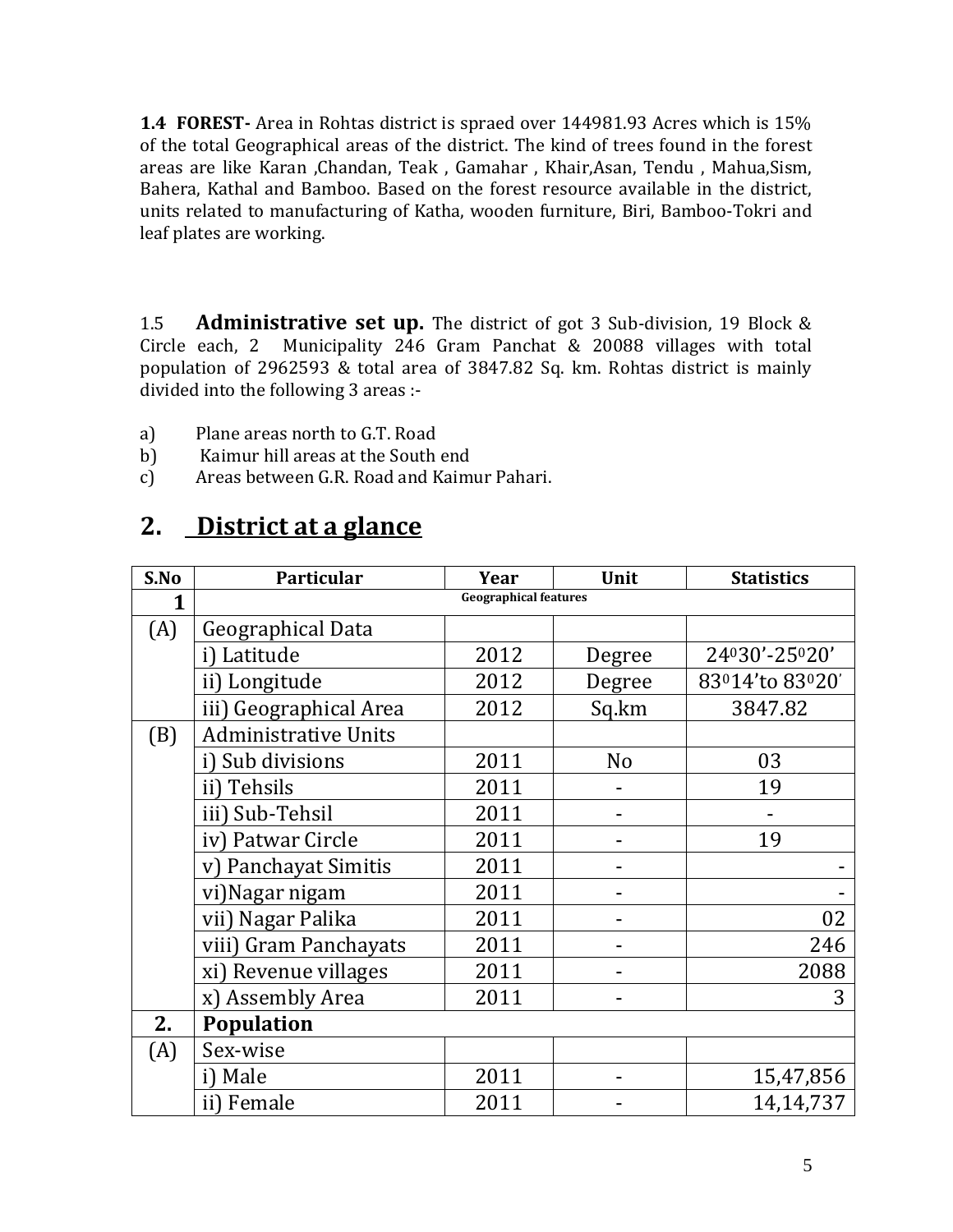| (B)       | <b>Rural Population</b>                                               | 2011           |            | 29,62,593    |
|-----------|-----------------------------------------------------------------------|----------------|------------|--------------|
| 3.        | <b>Agriculture</b>                                                    |                |            |              |
| A.        | Land utilization                                                      |                |            |              |
|           | i) Total Area                                                         | 2010-11        | <b>KM</b>  | 3847.83sq.km |
|           | ii) Forest cover                                                      | 2010-11        | Acre       | 144981.93    |
|           |                                                                       |                |            | Acre         |
|           | iii) Non Agriculture Land                                             | 2010-11        | $\epsilon$ | <b>NA</b>    |
|           | v) cultivable Barren land                                             | 2010-11        | $\epsilon$ |              |
| 4.        | <b>Forest</b>                                                         |                |            |              |
|           | (i) Forest                                                            | 2010-11        | Acre       | 144981.93    |
| 5.        | <b>Livestock &amp; Poultry</b>                                        |                |            |              |
| A.        | <b>Cattle</b>                                                         |                |            |              |
|           | i) Cows                                                               | 2007           | Nos.       | 1,56,175     |
|           | ii) Buffaloes                                                         | 2007           | Nos.       | 1,43,064     |
| <b>B.</b> | <b>Other livestock</b>                                                |                |            |              |
|           | i) Goats                                                              | 2007           | Nos.       | 2,00,000     |
|           | ii) Pigs                                                              | 2007           | Nos.       | 7,643        |
|           | iii) Dogs & Bitches                                                   | 2007           | Nos.       | 1,75,877     |
|           | iv) Railways                                                          |                |            |              |
|           | i) Length of rail line                                                | 2010-11        | Kms        | 41 km        |
|           | V) Roads                                                              |                |            |              |
|           | (a) National Highway                                                  | 2010-11        | <b>Kms</b> | 41           |
|           | (b) State Highway                                                     | $2010 -$<br>11 | <b>Kms</b> | 539          |
|           | (c) Main District Highway                                             | 2010-<br>11    | Kms        | 924          |
|           | (d) Other district & Rural<br>Roads                                   | 2010-11        | <b>Kms</b> |              |
|           | (e) Rural road/<br><b>Agriculture Marketing</b><br><b>Board Roads</b> | 2010-11        | <b>Kms</b> | 619          |
|           | (f) Kachacha Road                                                     | 2010-11        | <b>Kms</b> | 1100         |
|           | (VI) <b>Communication</b>                                             |                |            |              |
|           | (a) Telephone connection                                              | 2010-11        |            |              |
|           | (b) Post offices                                                      | 2010-11        | Nos.       | 328          |
|           | (c) Telephone center                                                  | 2010-11        | Nos.       | 34           |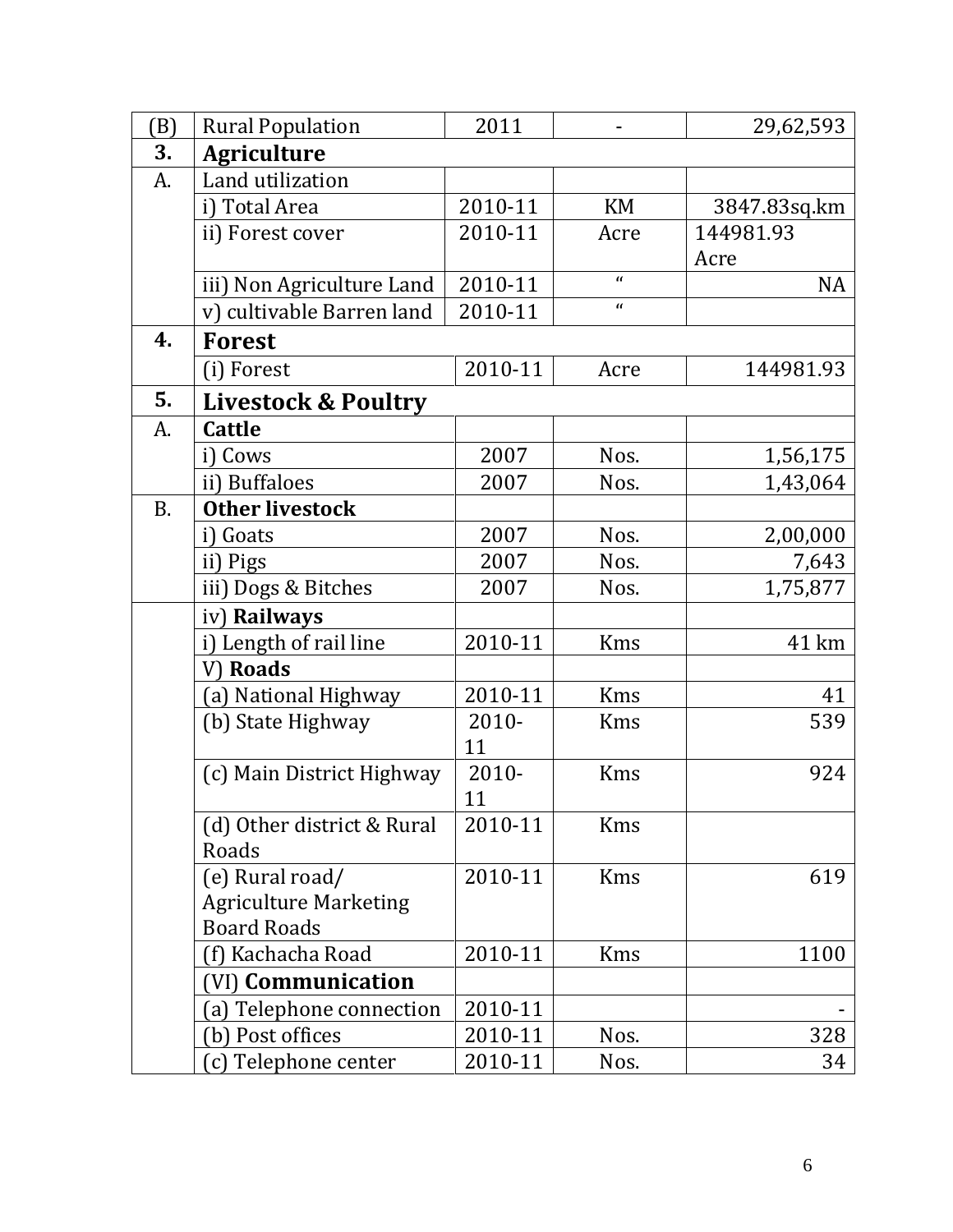| (d) Density of Telephone | 2010-11 | Nos./1000   |            |
|--------------------------|---------|-------------|------------|
|                          |         | person      |            |
| (e) Density of Telephone | 2010-11 | No. per KM. |            |
| (f) PCO Rural            | 2010-11 | No.         |            |
| $(g)$ PCO STD            | 2010-11 | No.         |            |
| (h) Mobile               | 2010-11 | No.         |            |
| (VII) Public Health      |         |             |            |
| (a) Allopathic Hospital  | 2010-11 | No.         | 02         |
| Beds in<br>(b)           |         | No.         | 100        |
| Allopathic hospitals     |         |             |            |
| (c) Ayurvedic Hospital   |         | No.         |            |
| Beds in<br>(d)           |         | No.         |            |
| Ayurvedic                |         |             |            |
| hospitals                |         | No.         |            |
| (e)Unani hospitals       |         | No.         | 09         |
| (f) Community health     |         |             |            |
| centers                  |         | No.         | 13         |
| (g) Primary health       |         |             |            |
| centers                  |         | No.         | 87         |
| (h)<br>Dispensaries      |         | No.         | 186        |
| (i) Sub Health Centers   |         | No.         |            |
| (j) Private hospitals    |         |             |            |
| (VIII) Banking           |         |             |            |
| commercial               |         |             |            |
| (a) Commercial Bank      |         | Nos.        | 61         |
| (b) rural Bank           |         | Nos.        | 58         |
| Products                 |         |             |            |
| (c) Co-Operative bank    |         | Nos.        | 15         |
| products                 |         |             |            |
| (d) PLDB Branches        |         | Nos.        |            |
| (IX) Education           |         |             |            |
| (a) Primary school       |         | Nos.        | 1220       |
| (b) Middle schools       |         | Nos.        | 362        |
| (c) Secondary & senior   |         | Nos.        | 111        |
| secondary schools        |         |             |            |
| (d) Colleges             |         | Nos.        | 15         |
| (e) Technical University |         | Nos.        | <b>NIL</b> |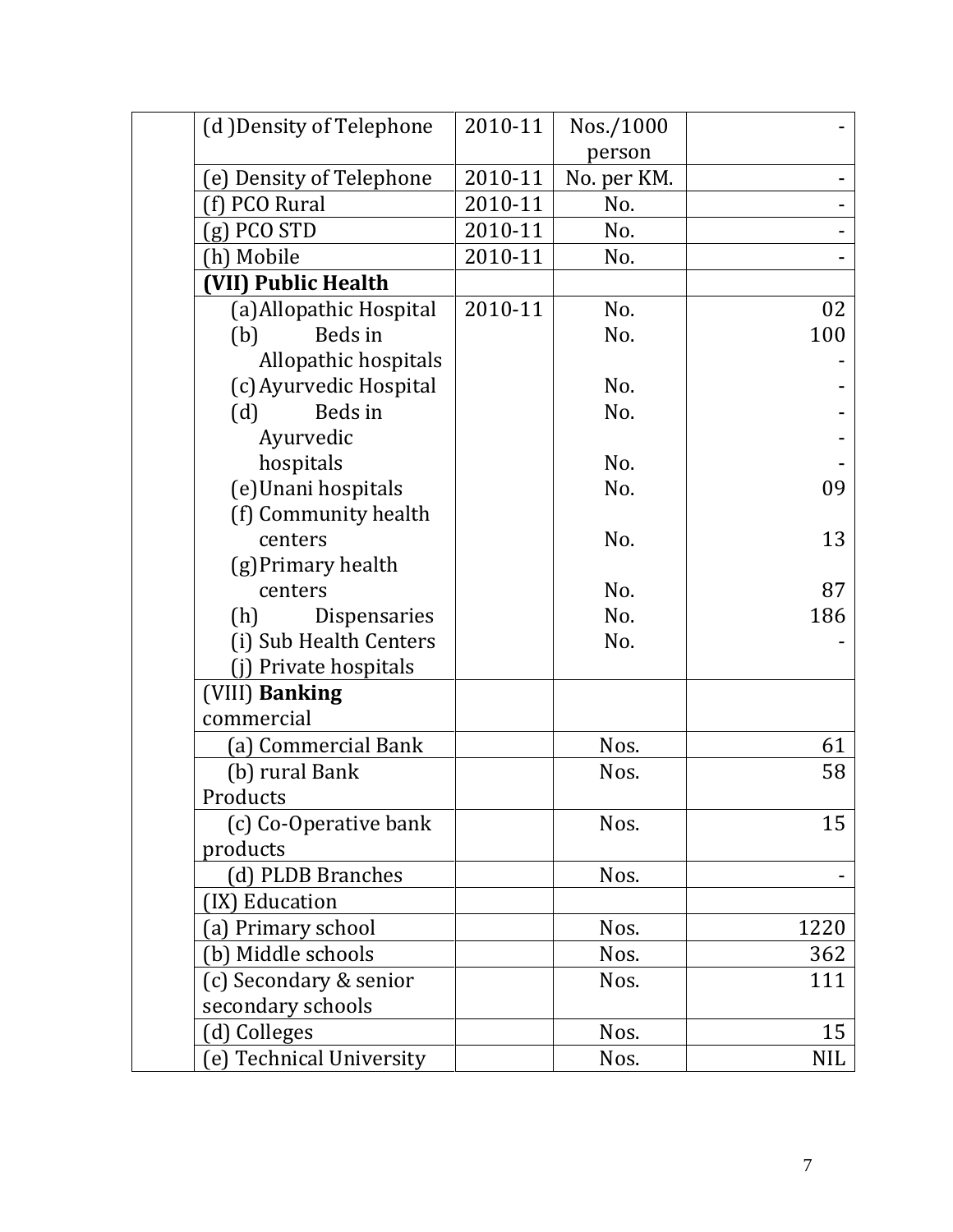### **2.1 Existing Status of Industrial Areas in the District Rohtas**

| S.<br>No. | Name of<br>Ind. Area                     | Land<br>acquired<br>(In<br>acres) | Land<br>developed<br>(In acres) | <b>Prevailing</b><br><b>Rate Per</b><br>Sqm<br>(In Rs.) | N <sub>o</sub><br>of<br><b>Plots</b> | No of<br>allotted<br><b>Plots</b> | No of<br><b>Vacant</b><br><b>Plots</b> | No. of<br>Units in<br>Production |
|-----------|------------------------------------------|-----------------------------------|---------------------------------|---------------------------------------------------------|--------------------------------------|-----------------------------------|----------------------------------------|----------------------------------|
| $\bf{I}$  | Industrial<br>Area,<br>Dehri-on-<br>Sone | 98.85                             | 94.21                           | 415.52                                                  | 85                                   | 79                                | 6                                      | 29                               |

**Source:- BIADA** 

# 3. INDUSTRIAL SCENERIO OF ROHTAS

### **3.1 Industry at a Glance**

| Sr<br>No | Head                                                                     | Unit    | Particulars |
|----------|--------------------------------------------------------------------------|---------|-------------|
| 1.       | REGISTERED INDUSTRIAL UNIT                                               | NO.     | 1319        |
| 2.       | TOTAL INDUSTRIAL UNIT                                                    | NO.     | 1319        |
| 3.       | REGISTERED MEDIUM & LARGE UNIT                                           | NO.     | <b>NA</b>   |
| 4.       | ESTIMATED AVG. NO. OF DAILY WORKER<br>EMPLOYED IN SMALL SCALE INDUSTRIES | NO.     | <b>NA</b>   |
| .5.      | EMPLOYMENT IN SMALL INDUSTRIES                                           | NO.     | 636         |
| 6.       | NO. OF INDUSTRIAL AREA                                                   | NO.     | 01          |
| 7.       | TURNOVER OF SMALL SCALE IND.                                             | IN LACS | <b>NA</b>   |
| 8.       | TURNOVER OF MEDIUM & LARGE SCALE<br><b>INDUSTRIES</b>                    | IN LACS | NA          |

#### **3.2 YEAR WISE TREND OF UNITS REGISTERED**

|       | <b>YEAR</b> | NUMBER OF         | EMPLOYMENT | <b>INVESTMENT</b> |
|-------|-------------|-------------------|------------|-------------------|
|       |             | <b>REGISTERED</b> |            | (lakh Rs.)        |
|       |             | <b>UNITS</b>      |            |                   |
| Up to | 2005        | 3379              | 14276      | 1558.56           |
|       | 2005-06     | 200               | 575        | 721.64            |
|       | 2006-07     | 148               | 538        | 534.03            |
|       | 2007-08     | 200               | 573        | 819.76            |
|       | 2008-09     | 228               | 1245       | 1719.55           |
|       | 2009-10     | 201               | 933        | 1305.23           |
|       | 2010-11     | 226               | 775        | 1432.86           |
|       | 2011-12     | 215               | 593        | 215.91            |
|       | 2012-13     | 935               | 685        | 882.36            |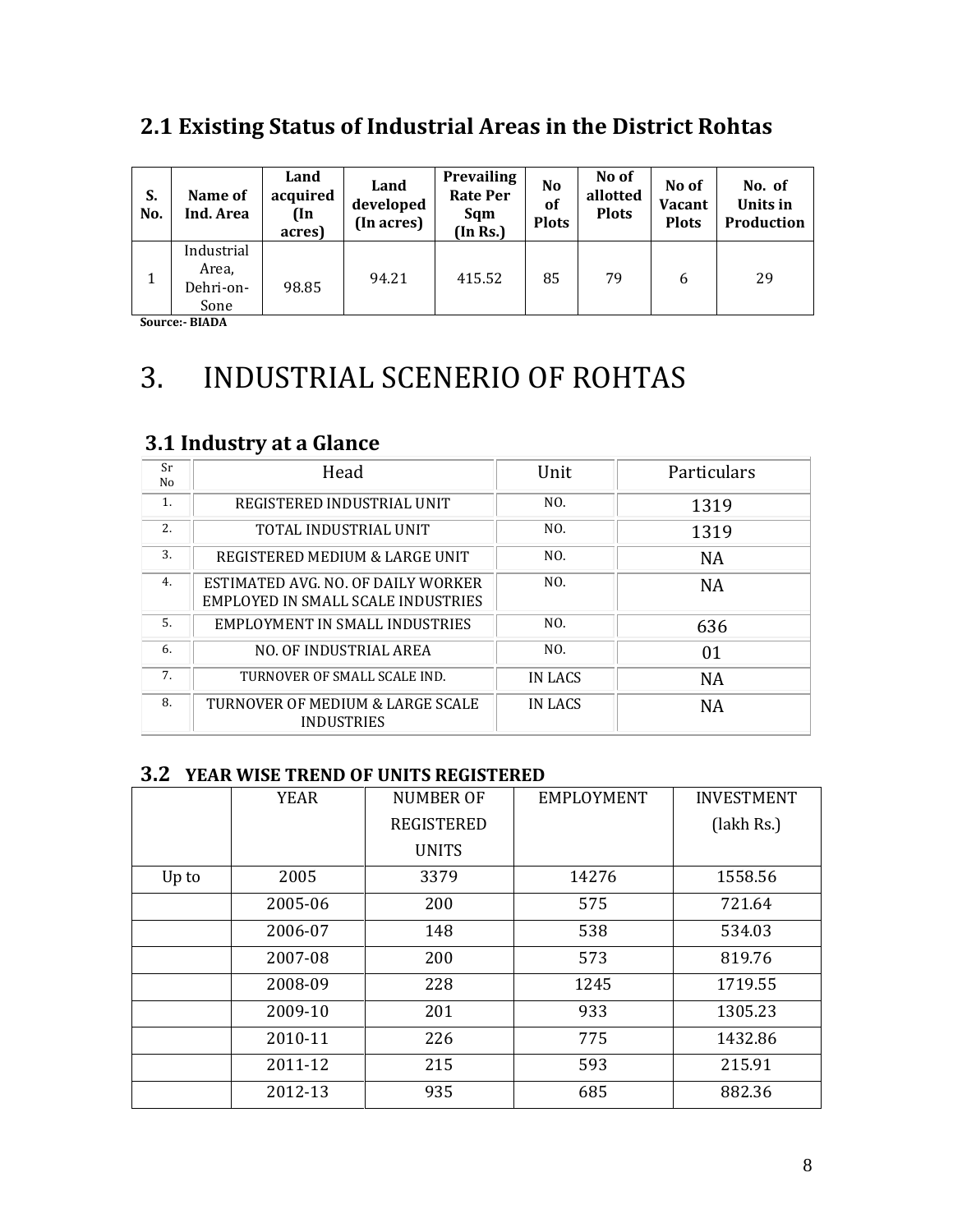| 2013-14      | 62   | 460   | 946.19   |
|--------------|------|-------|----------|
| 2014-15      | 107  | 642   | 2566.39  |
| 2015-16      | 320  | 2693  | 8214.31  |
| 2016-17      | 236  | 1147  | 2067.92  |
| <b>Total</b> | 6457 | 25135 | 22984.71 |

**Source: DIC Rohtas**

#### **3.3 DETAILS OF EXISTING MICRO & SMALL ENTERPRISES AND ARTISAN UNITS IN THE DISTRICT**

| NIC CODE<br>NO. | <b>TYPE OF</b>                               | <b>NUMBER</b>   | <b>INVESTMENT</b> | <b>EMPLOYMENT</b> |
|-----------------|----------------------------------------------|-----------------|-------------------|-------------------|
|                 | <b>INDUSTRY</b>                              | <b>OF UNITS</b> | (Lakh Rs.)        |                   |
| 20              | Agro based                                   | 902             | 4257.7            | 1193              |
| 22              | Soda water                                   | 01              | 1.00              | 05                |
| 23              | Cotton textile                               | 01              | 02                | 04                |
| 24.             | Woolen, Silk & Artificial Thread             | 220             | 33.92             | 204               |
|                 | based clothes.                               |                 |                   |                   |
| 25.             | Jute & Jute based                            | $-$             | --                | ۰.                |
| 26.             | Ready-made garments & embroidery             | 18              | 6.05              | 75                |
|                 |                                              |                 |                   |                   |
| 27.             | Wood/wooden based furniture                  | 26              | 11.77             | 132               |
| 28.             | Paper & Paper products                       | 05              | 17.75             | 17                |
| 29.             | Leather based                                | 05              | 1.81              | 14                |
| 31.             | Chemical/Chemical based                      | 06              | 1.92              | 20                |
| 30.             | Rubber, Plastic & petro based                | 07              | 35.05             | 41                |
| 32.             | Mineral based                                | $-$             |                   | --                |
| 33.             | Metal based (Steel Fab.)                     | 06              | 17.00             | 26                |
| 35.             | <b>Engineering units</b>                     | 47              | 83.13             | 177               |
| 36.             | Electrical machinery and transport equipment | 05              | 0.82              | 16                |
| 97.             | Repairing & servicing                        | 60              | 124.58            | 224               |
| 01.             | <b>Others</b>                                | 10              | 16.35             | 33                |

**Source: DIC Rohtas**

#### **3.4 Large Scale Industries / Public Sector undertakings**

List of the units in Rohtas & Near By Area

1. M/s Kalyanpur Cements Ltd. Banjari, Rohtas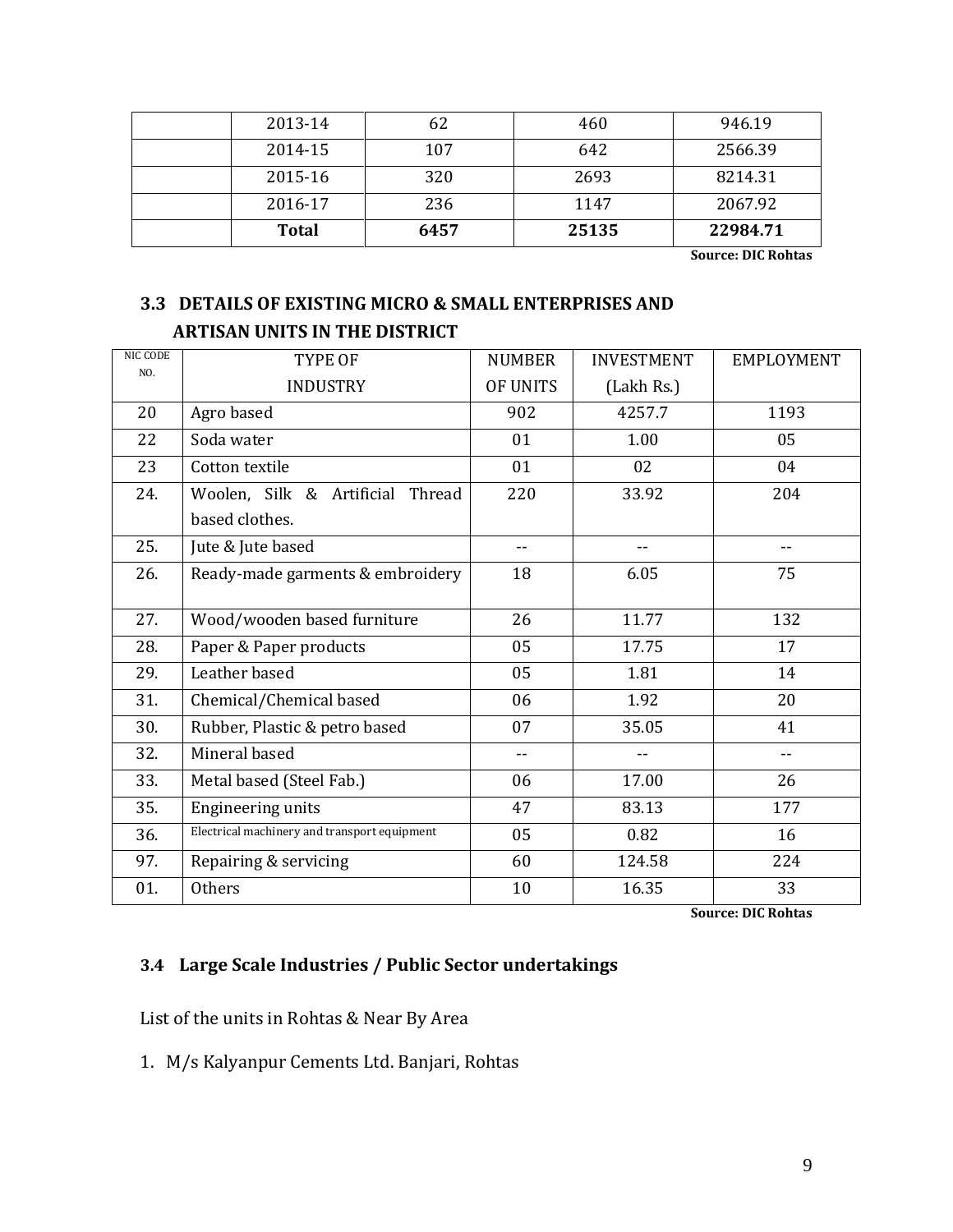#### **3.5 Major Exportable Item: - Cement**

**3.6 Growth Trend:** There is rising trend on following sectors in district of Rohtas:

- Agro Based
- Engineering

#### **3.7 Vendorisation/Ancillarisation of the Industry Not reported**

#### **3.8. Medium Scale Enterprises**

- **3.8.1 List of the units in Rohtas & Near By Area**
	- **1. JBL – Dalda & Refined Manufacturing, Dehri-on-sone**
- **3.8.2 Major Exportable Item NIL**

#### **3.9 Service Enterprises NIL**

**3.9.2 Potentials areas for Service Industry - Auto Garage, Hotel & Hospital, Govt. & Private Technical Institute.** 

**3.10 Potential for new MSMEs - Food Processing Industries.** 

#### **4. Existing Clusters of Micro & Small Enterprise**

#### **4.1 DETAIL OF MAJOR CLUSTERS**

4.1.1 **Manufacturing Sector 1) Blanket weaving - 30 units** 

**2) Stone Crushing - 35 units**

**3) Rice Mill cluster - 40 units** 

#### **4.1.2 Service Sector - NIL**

#### **4.2 Details for Identified cluster - NIL**

#### **5. General issues raised by industry association during the course of meeting:**

- Micro & Small Industries are facing shortage of electricity.
- Small entrepreneurs are lacking of cheaper credit facilities.
- Institutional support is required.